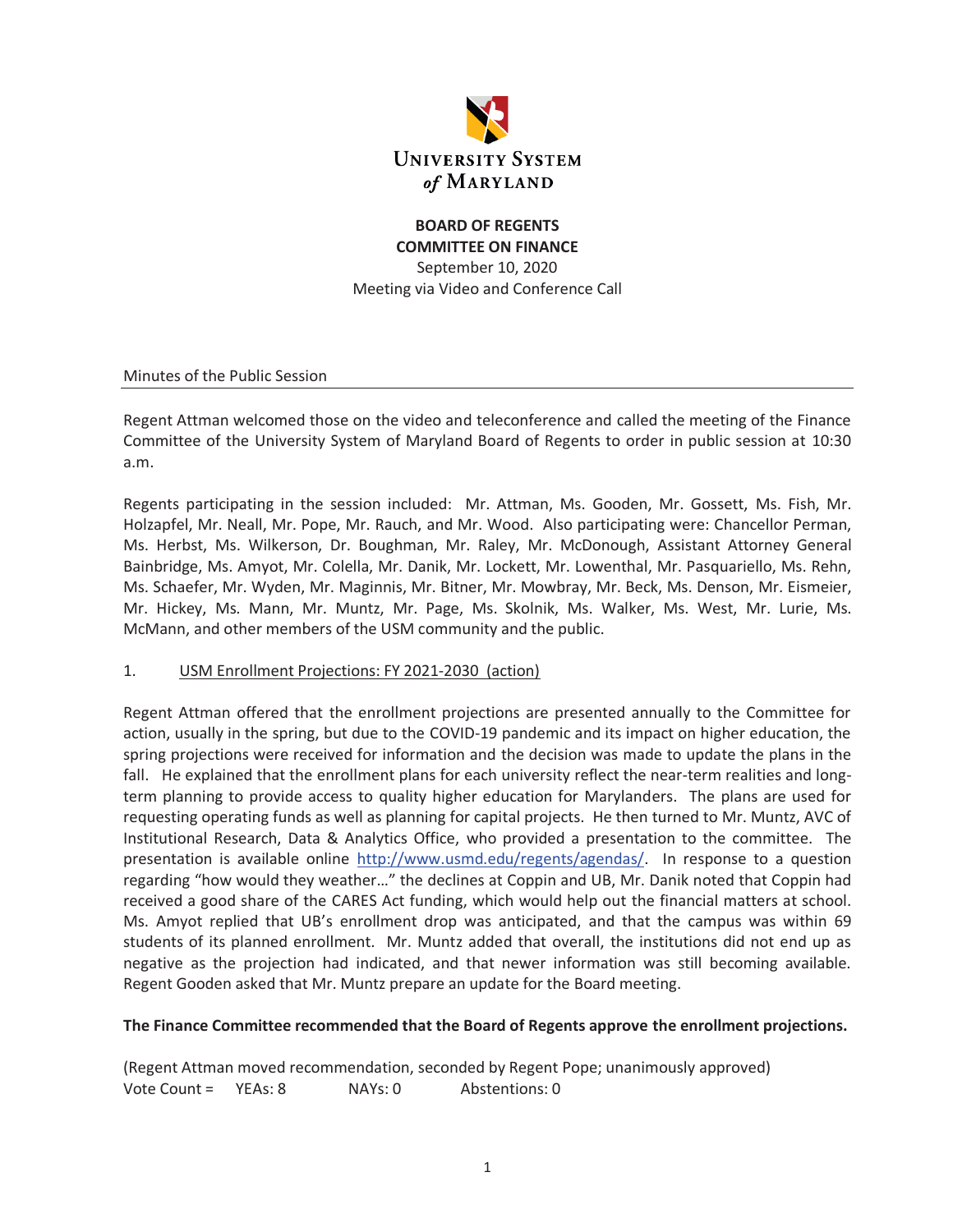### 2. Proposal to Temporarily Suspend the Self-Support Requirement for Intercollegiate Athletics Programs during the COVID-19 Pandemic (action)

Regent Attman indicated that one of the program areas that has been impacted by the pandemic and expected to have a difficult financial year ahead, is athletics. Ticket sales, student athletic fees, and conference distributions are all at some degree of risk in the institutions' athletic programs. He explained that the Board's *Reports on Intercollegiate Athletics* policy requires that institutions operate athletics on a self-support basis—using resources raised for athletics—while pointing out that the expectation is very difficult during this period due to the guaranteed contracts and fixed commitments to pay debt service. As presented, the action would suspend the requirement that athletics be selfsupporting for fiscal years 2020 and 2021, and would allow institutional leadership the ability to fund athletics with resources from other self-support activities, should they decide to do so. Regent Gossett added that this action is not a long-term solution.

**The Finance Committee recommended that during fiscal years 2020 and 2021, that the Board of Regents approve a temporary suspension of the requirement that Intercollegiate Athletics be managed on a self-supporting basis, per BOR Policy V-2.10, and permit institution presidents to use funds and resources of other non-state-supported activities to cover lost or reduced revenues and/or additional expenditures resulting from the COVID-19 pandemic. An institution shall report the use of such funds to the Board as directed by the Chancellor.** 

(Regent Attman moved recommendation, seconded by Regent Pope; unanimously approved) Vote Count = YEAs: 9 NAYs: 0 Abstentions: 0

### 3. University of Maryland, Baltimore: Increase in Project Authorization for School of Nursing Student Services Renovation and Window Replacement (action)

Regent Attman summarized the item. The University seeks an increase in the project's authorization for the previously approved renovation of the facility. The Committee had recommended an initial project authorization last February; however, the project has now been fully designed and bids have been received by the construction manager for the full scope of work. Cost increases were attributed to several areas, including additional hazardous materials and higher trade subcontractor bids. Regent Fish inquired about the findings of hazardous materials. Mr. Mowbray responded that the renovation involved the replacement of over 100 window casings, which were lead and spray-in asbestos based.

## **The Finance Committee recommended that the Board of Regents approve a new project authorization of \$8.8 million for the School of Nursing Student Services Renovation and Window Replacement as described.**

|                      |         | (Regent Attman moved recommendation, seconded by Regent Pope; unanimously approved) |  |
|----------------------|---------|-------------------------------------------------------------------------------------|--|
| Vote Count = YEAs: 9 | NAYs: 0 | Abstentions: 0                                                                      |  |

4. University of Maryland, College Park: Amendment to Sale and Ground Lease of Property to Gilbane Development Company to Develop Graduate Student Housing, Townhomes and Access Roadways (action)

Regent Attman provided a summary of the institution's request. The University is seeking approval to amend a real estate transaction that was previously approved by the Board of Regents in April of last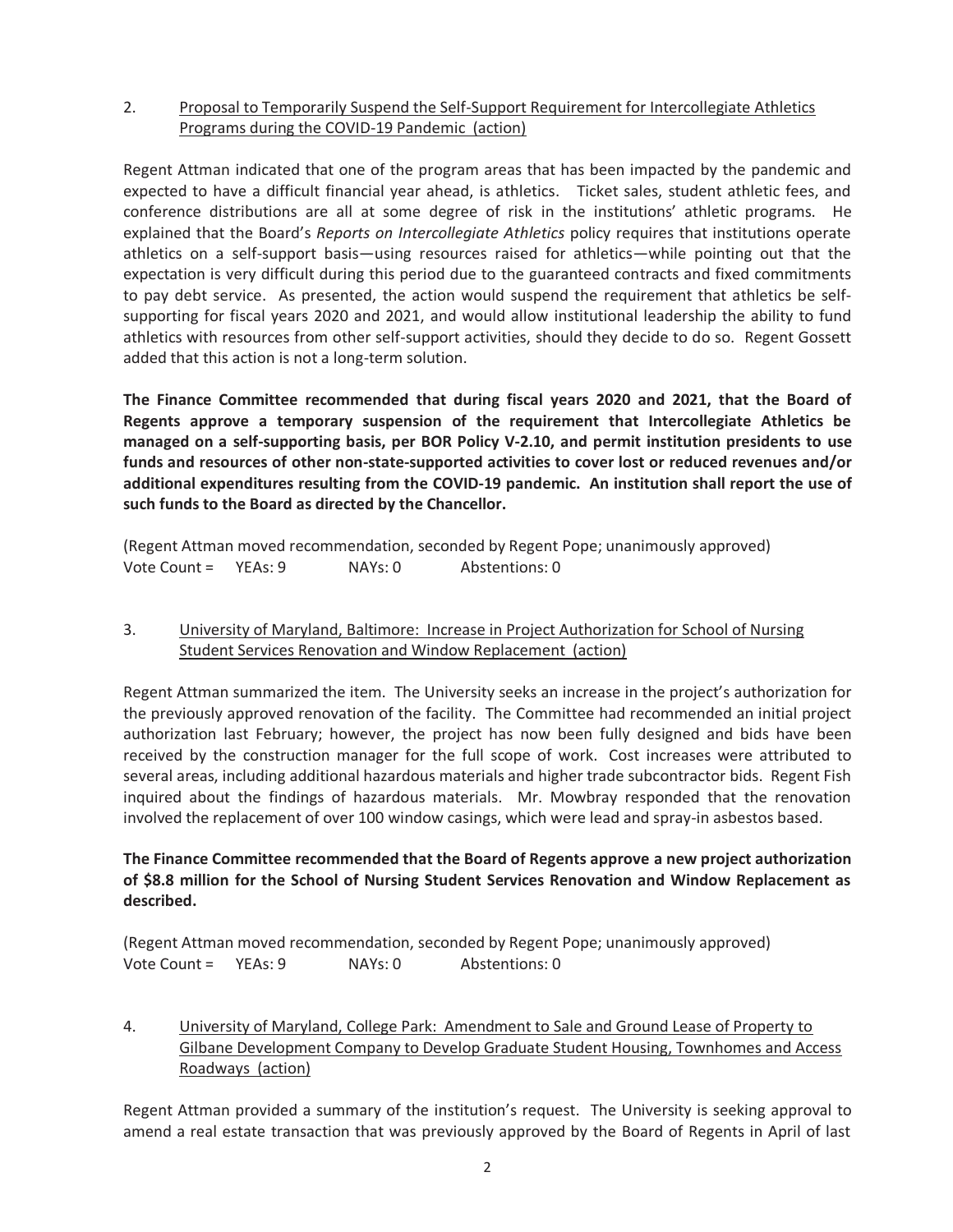year. This action will reduce the acreage included in the transaction.Included in the previous approval was a Land Exchange Agreement involving a parcel of land owned by Maryland Hillel in exchange for University owned property in the Old Town neighborhood. Hillel plans to build a new, larger center but has yet to meet its fundraising goals. Because the Hillel property is not available as was envisioned when the deal was approved by the Board of Regents, it is necessary to remove that parcel from both the Sale and Ground Lease Agreements with Gilbane Development Company. As such, the Board of Regents is being asked to reduce the Sale of Land to GDC from 9.10 acres to 8.71 acres and to reduce the Ground Lease from 2.26 acres to approximately 1.74 acres.The sales price remains unchanged at \$810,000 and all other terms of the Ground Lease remain the same.

**The Finance Committee recommended that the Board of Regents amend its prior approval for the University of Maryland, College Park so as to slightly reduce the size of the for-sale property from approximately 9.1 acres to 8.71 acres. Likewise, the prior approval of the ground lease transaction should be amended to reflect a reduction in size of the leasehold parcel from approximately 2.26 acres to 1.74 acres, consistent with the University System of Maryland Policy on Acquisition and Disposition of Real Property.** 

(Regent Gossett moved recommendation, seconded by Regent Pope; unanimously approved) Vote Count = YEAs: 8 NAYs: 0 Abstentions: 1 - Regent Attman

### 5. Committee Charge (action)

Regent Attman summarized the item. The Board's Governance and Compensation Committee has asked that each Board committee annually review and update its charge as appropriate. Regent Attman then opened the floor to discussion. Regent Gooden recommended that as a result of the Finance Committee absorbing the E&E responsibilities, that the charge be updated to reflect this action. Regent Attman and others agreed.

### **The Finance Committee recommended that the Board of Regents approve an amended committee charge with the addition of language that recognizes the Committee's stewardship of the USM's Effectiveness and Efficiency efforts.**

(Regent Attman moved recommendation, seconded by Regent Pope; unanimously approved) Vote Count = YEAs: 9 NAYs: 0 Abstentions: 0

#### 6. Convening Closed Session

Regent Attman read the Convene to Close Statement.

"The Open Meetings Act permits public bodies to close their meetings to the public in circumstances outlined in §3-305 of the Act and to carry out administrative functions exempted by §3-103 of the Act. The Committee on Finance will now vote to reconvene in closed session. The agenda for the public meeting today includes a written statement with a citation of the legal authority and reasons for closing the meeting and a listing of the topics to be discussed. The statement has been provided to the regents and it is posted on the USM's website."

#### **The Chancellor recommended that the Committee on Finance vote to reconvene in closed session.**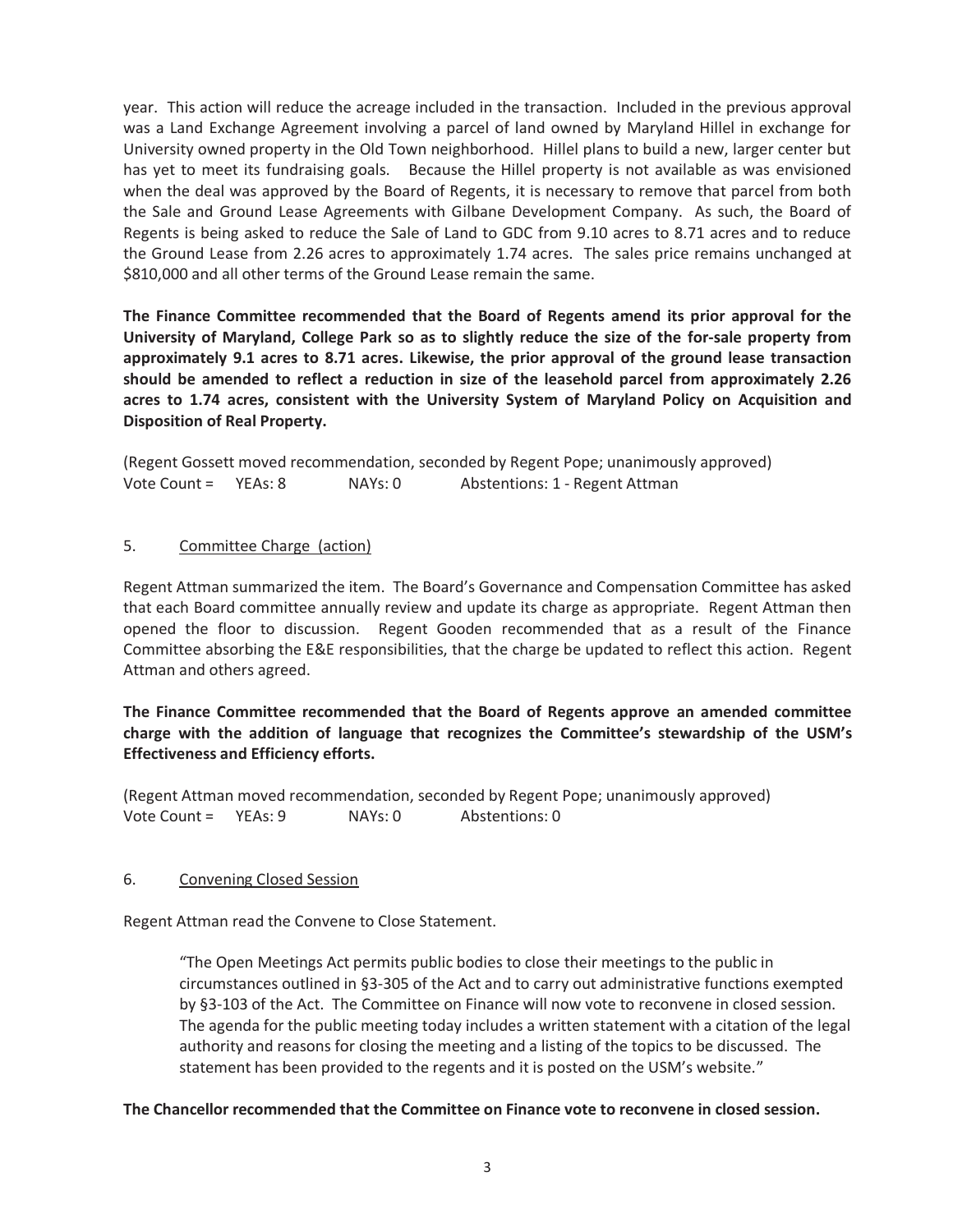(Regent Attman moved recommendation, seconded by Regent Pope; unanimously approved) Vote Count = YEAs: 9 NAYs: 0 Abstentions: 0

Regent Attman thanked everyone for joining the meeting. The public meeting was adjourned at 11:18 a.m.

Respectfully submitted,

 Gary L. Attman Chair, Committee on Finance